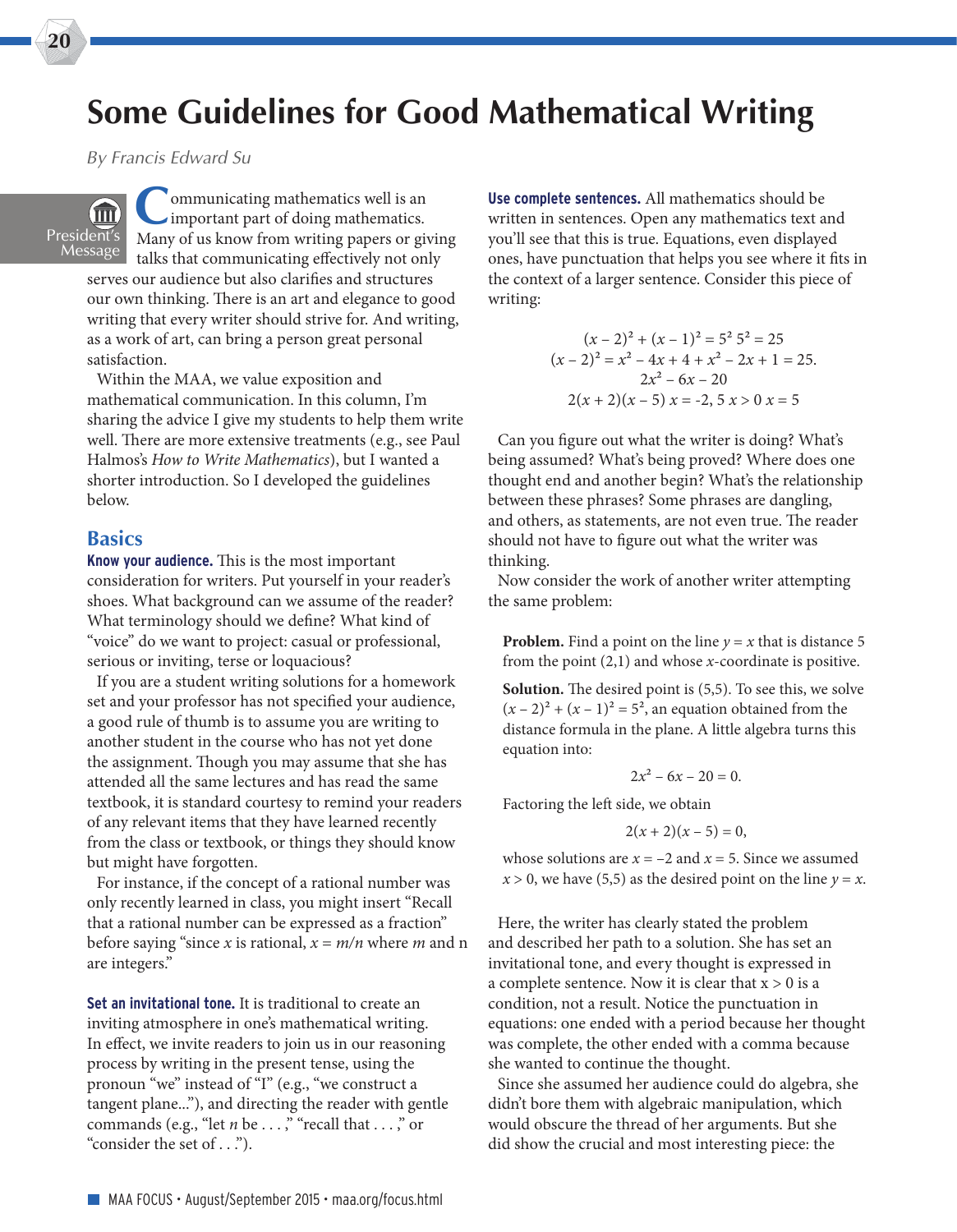factoring and its result. And she made sure she answered the original question.

**Use words to give context to equations.** Consider the diference in meaning between these three statements: "Let  $A = 5$ ." "Suppose  $A = 5$ ." "Therefore  $A = 5$ ." Then reflect on the ambiguity of the statement " $A = 5$ ."

**Avoid shorthand in formal writing.** The many types of mathematical writing can be loosely grouped into formal and informal writing. Informal writing includes writing on a blackboard during lecture, or explaining something to a friend on a piece of scratch paper. Formal writing includes the kind of writing expected on a homework assignment or in a paper. There are diferences in what is acceptable. For instance, in informal writing, it is common to use shorthand for quantifiers and implications: symbols such as  $\forall$ ,  $\exists$ ,  $\Rightarrow$ ,  $\Leftrightarrow$ , or abbreviations such as "iff" and "s.t."

However, in formal writing, such shorthand should generally be avoided. You should write out "for all," "there exists," "implies," "if and only if," and "such that." Most other symbols are acceptable in formal writing, after defining them where needed. The membership  $symbol \in$  is traditionally acceptable in formal writing, as are relations (e.g.,  $\lt$ ,  $+$ ,  $\cup$ , etc.), variable names (e.g., *x*,  $y, z$ ), and symbols for sets (e.g.,  $\mathbb{R}$ ). Here is an acceptable use of symbols in formal mathematical writing:

Let *A* and *B* be two subsets of  $\mathbb{R}$ . We say *A dominates B* if for every  $x \in A$  there exists  $y \in B$  such that  $y > x$ .

**Learn the etiquette.** The above example also illustrates two common conventions of mathematical etiquette. It is customary to avoid beginning sentences or phrases with a number or symbol because that can be confusing. It is also customary to emphasize unfamiliar words that we are about to defne, such as by italicizing them. Other etiquette can be learned by observing the norms used in your area of study.

## **Toward Elegance**

**Decide what's important to say.** Writing well does not necessarily mean writing more. If your solution is too



wordy, it can sometimes obscure the points you are making.

**21**

A well-written solution will present just enough details and highlight the most interesting or unexpected parts of the argument. What theorems or axioms were crucial in getting your solution, and where were they used? Your role as a writer is not primarily to give details (though that can be important). Your primary role is to give insight.

**Highlight structure.** If your argument is going to be a long one, with lots of technical details, then try to help the reader by summarizing the outline of your argument at the beginning. Then, throughout your writing, help your reader see how you are progressing through your outline.